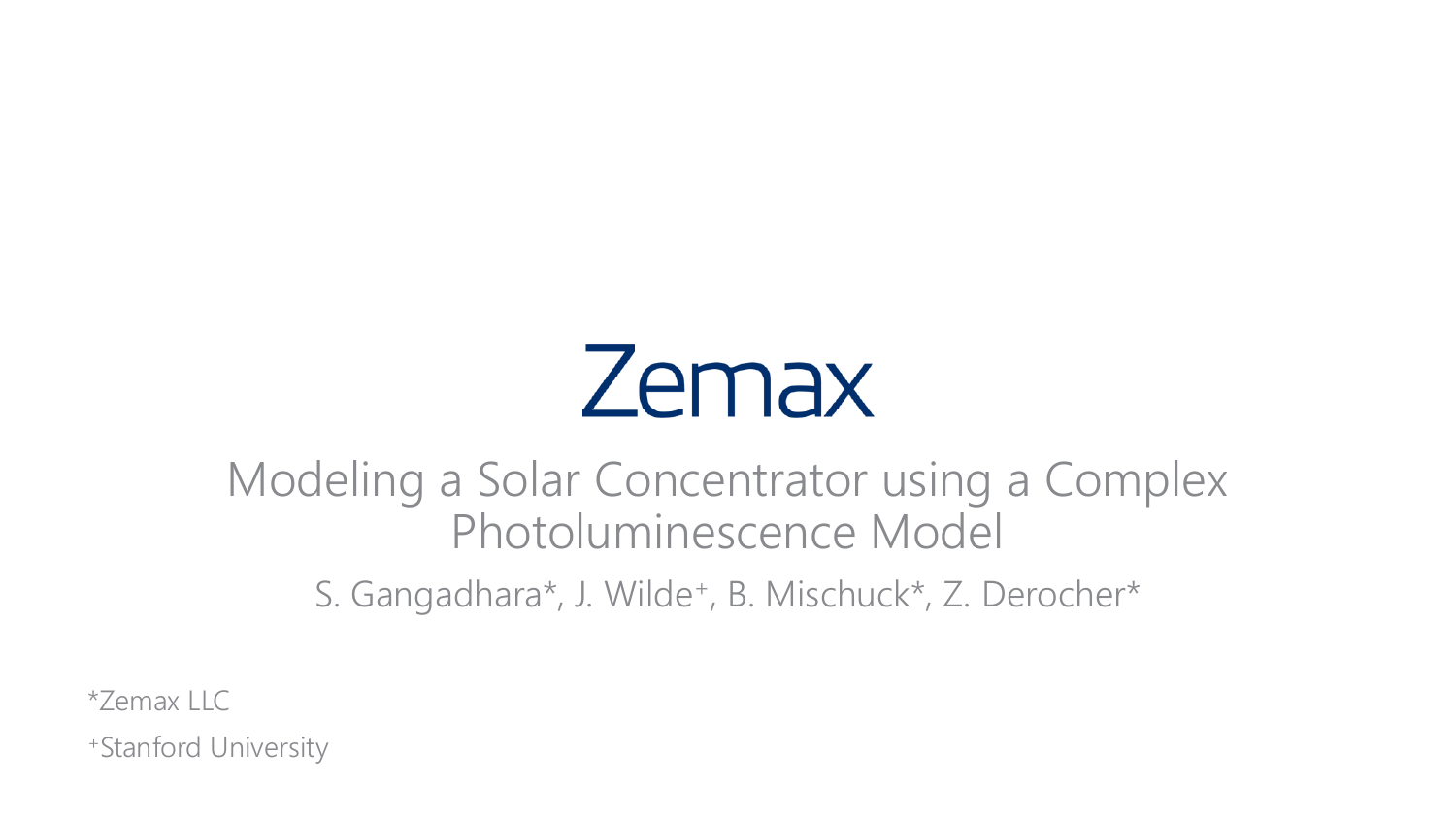- What is Photoluminescence (PL)?
- Details of PL model implemented in OpticStudio
- How do Solar Concentrators work?
- OpticStudio model of a Quantum Dot Solar Concentrator (QDSC)
- Summary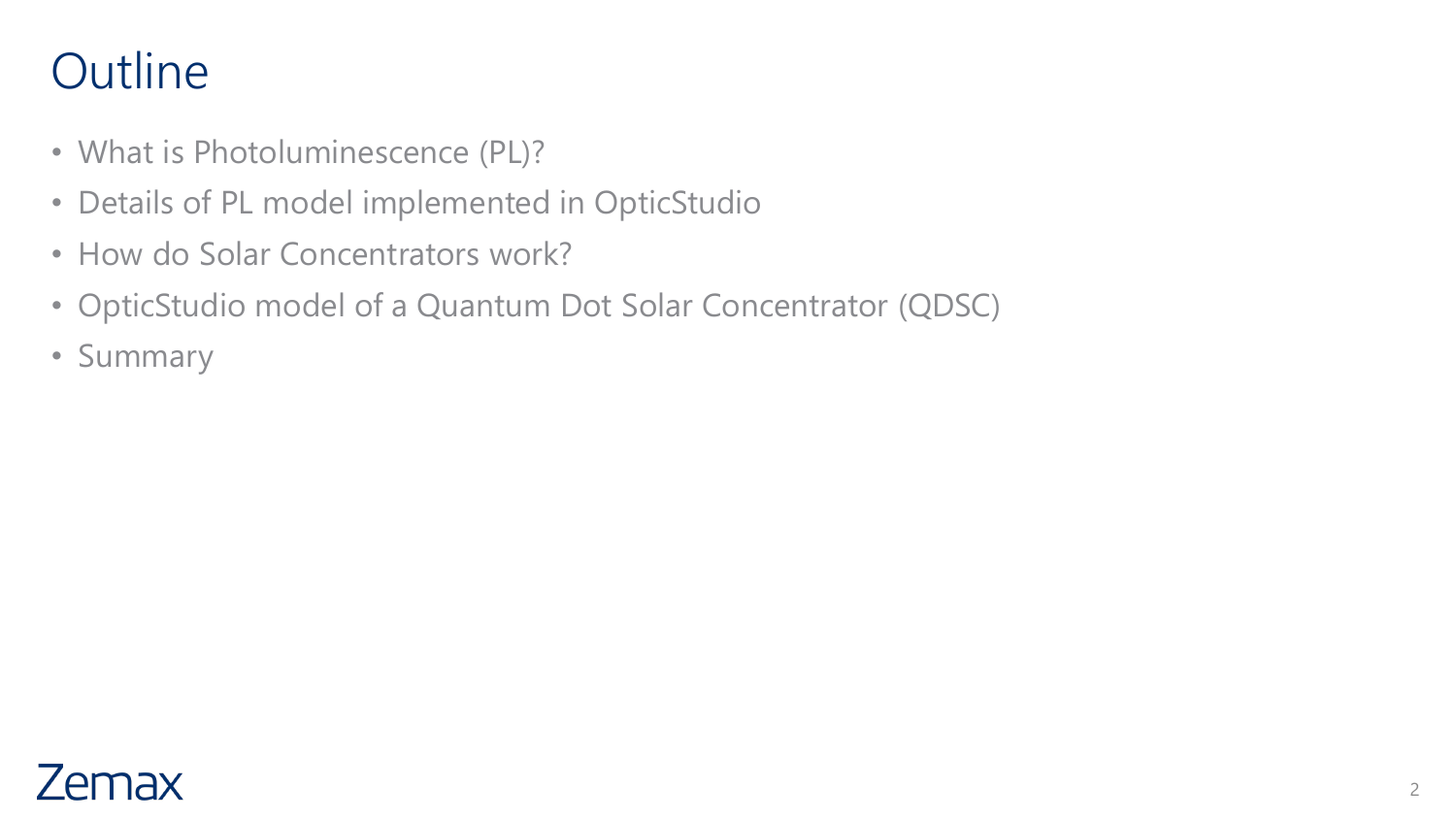### Photoluminescence

- Photoluminescence is the absorption and emission of photons through a process of photoexcitation and radiative relaxation
	- From Wikipedia (https://en.wikipedia.org/wiki/Photoluminescence): Time periods between absorption and emission may vary: ranging from short femtosecond-regime for emission involving free-carrier plasma in inorganic semiconductors up to milliseconds for phosphorescent processes in molecular systems; and under special circumstances delay of emission may even span to minutes or hours
- Photoluminescence may be used in several applications
	- Lighting
	- Analytic chemistry
	- Microscopy
	- Semi-conductor characterization
	- Solar concentrators



3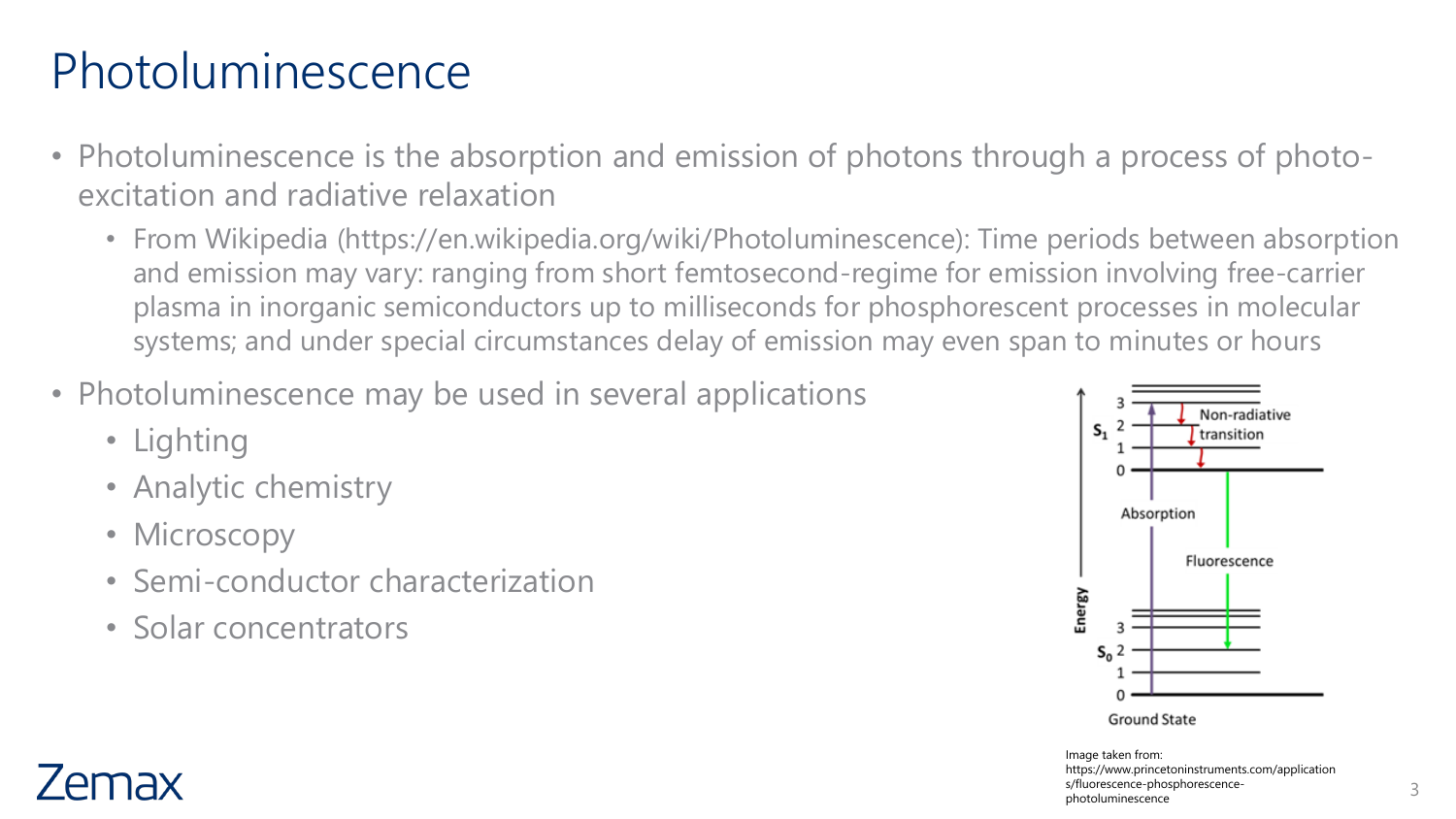- What is Photoluminescence (PL)?
- Details of PL model implemented in OpticStudio
- How do Solar Concentrators work?
- OpticStudio model of a Quantum Dot Solar Concentrator (QDSC)
- Summary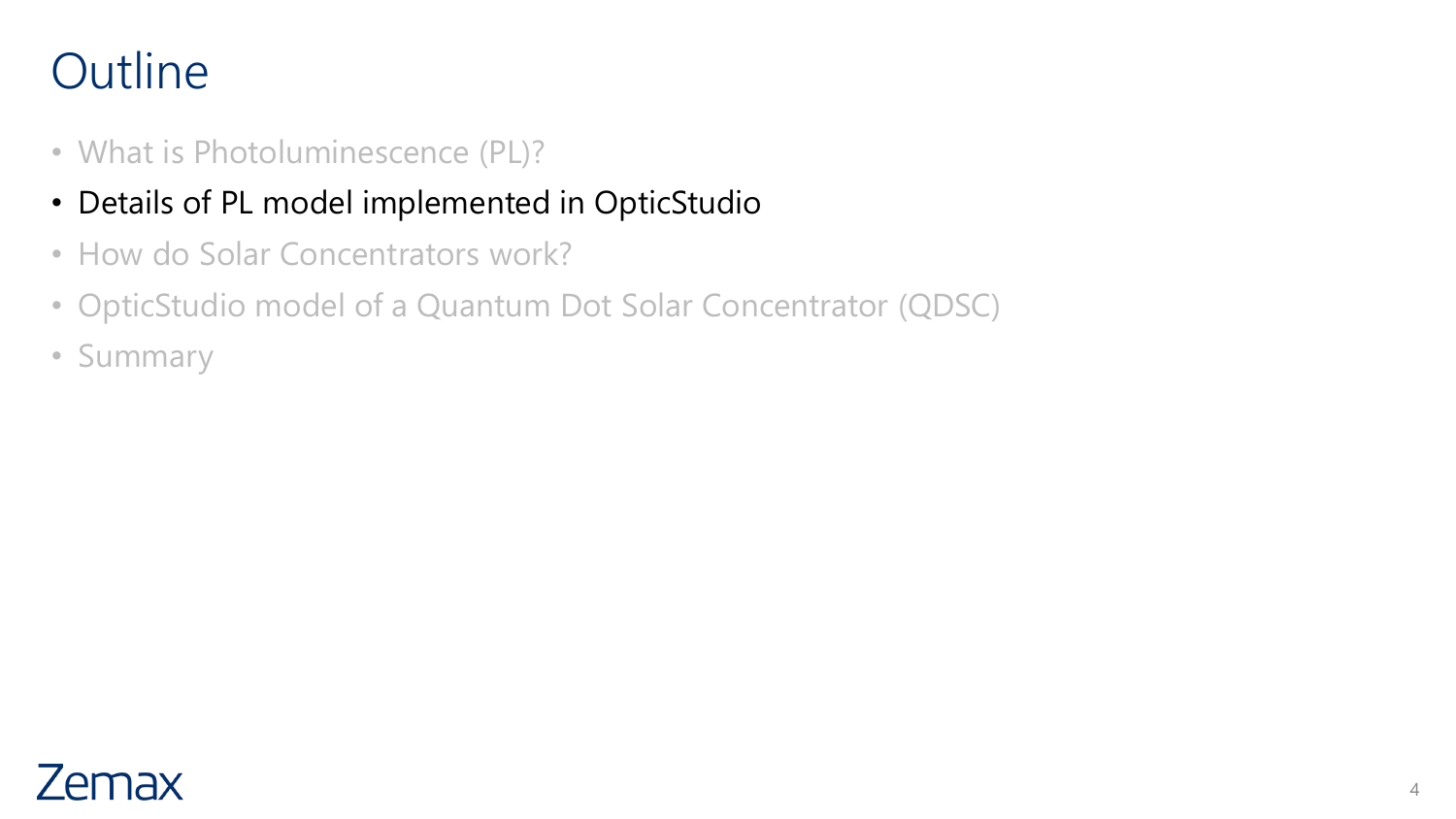# PL Model in OpticStudio

• Photoluminescence is modeled in OpticStudio as an inelastic bulk scattering process:



- Each fluorescent scattering event shifts the ray wavelength further toward the red and reduces its energy or intensity
- The probability for absorption in the material and subsequent re-emission are defined by a mean-free path (L) and a quantum yield (Q)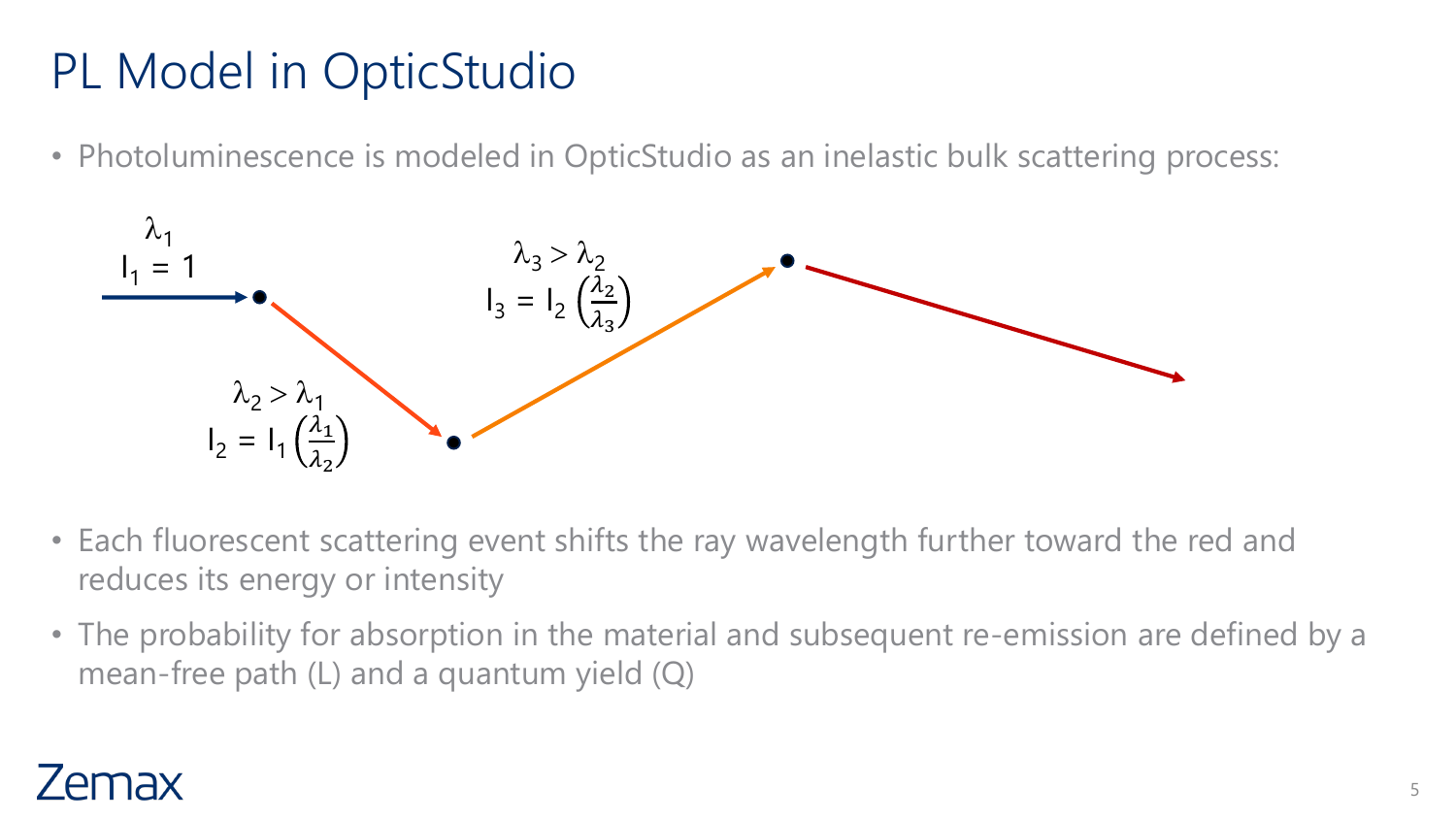### PL Mean-Free Path: Absorption Spectrum

- The Absorption Spectrum,  $A(\lambda,x)$ , represents the likelihood that a photon at an input wavelength  $\lambda$  (in nm) will be absorbed some distance x (in cm) within the PL material
- The Absorption Spectrum is defined to relate the input and transmitted intensities via:
	- $I_T(\lambda) = I_0 10^{-A(\lambda, x)}$
- The input and transmitted intensities can also be defined in terms of a mean-free path (L, in cm):
	- $I_T(\lambda) = I_0 e^{-(x/L(\lambda))}$
- This allows us to write the mean-free path as:
	- $L(\lambda) = x/(A(\lambda x)^*ln(10))$

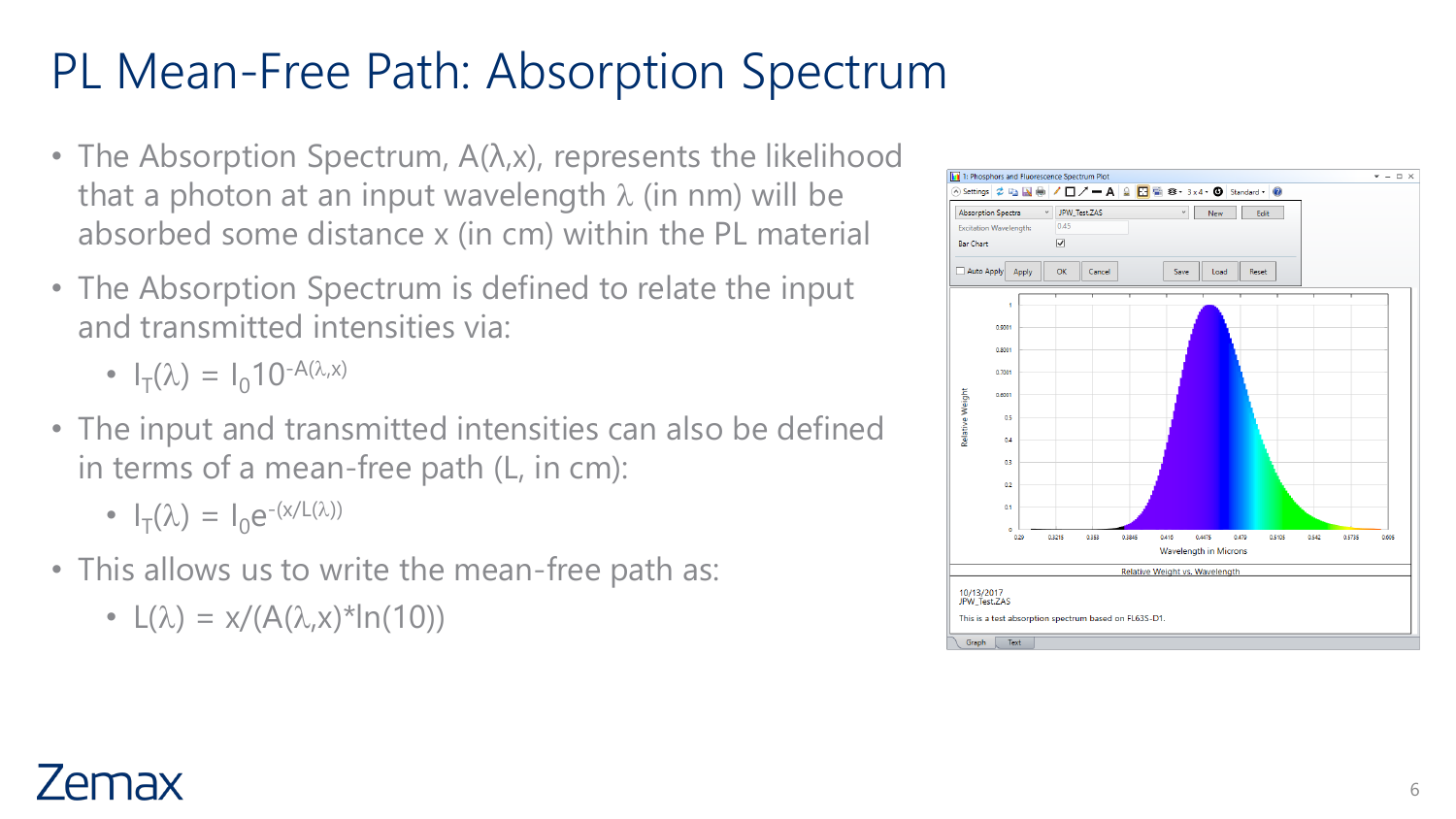# PL Mean-Free Path: Extinction Spectrum

- From the Beer-Lambert Law:
	- $A(\lambda, x) = \varepsilon(\lambda)^* c^* x$
	- $\varepsilon(\lambda)$  = Extinction coefficient ((mole/liter)<sup>-1</sup>cm<sup>-1</sup>)
	- $c =$  Molar concentration (mole/L)
- The molar concentration can be expressed molar in terms of the fluorophore number density (molecules/cm<sup>3</sup> ):
	- $c = n*(10<sup>3</sup>/NA)$ , where NA = Avogadro's number (6.022 x 10<sup>23</sup> molecules/mole)
- The model requires a reference extinction coefficient ( $\varepsilon(\lambda_\chi)$ ) at the extinction wavelength ( $\lambda_\chi$ ) to convert the absorption spectrum to a wavelength-dependent extinction coefficient
- The extinction coefficient for any input wavelength is calculated according to:
	- $\varepsilon(\lambda) = \varepsilon(\lambda_x)^*(A(\lambda)/A(\lambda_x))$
	- *Note that positional dependence of Absorption Spectrum cancels in the ratio*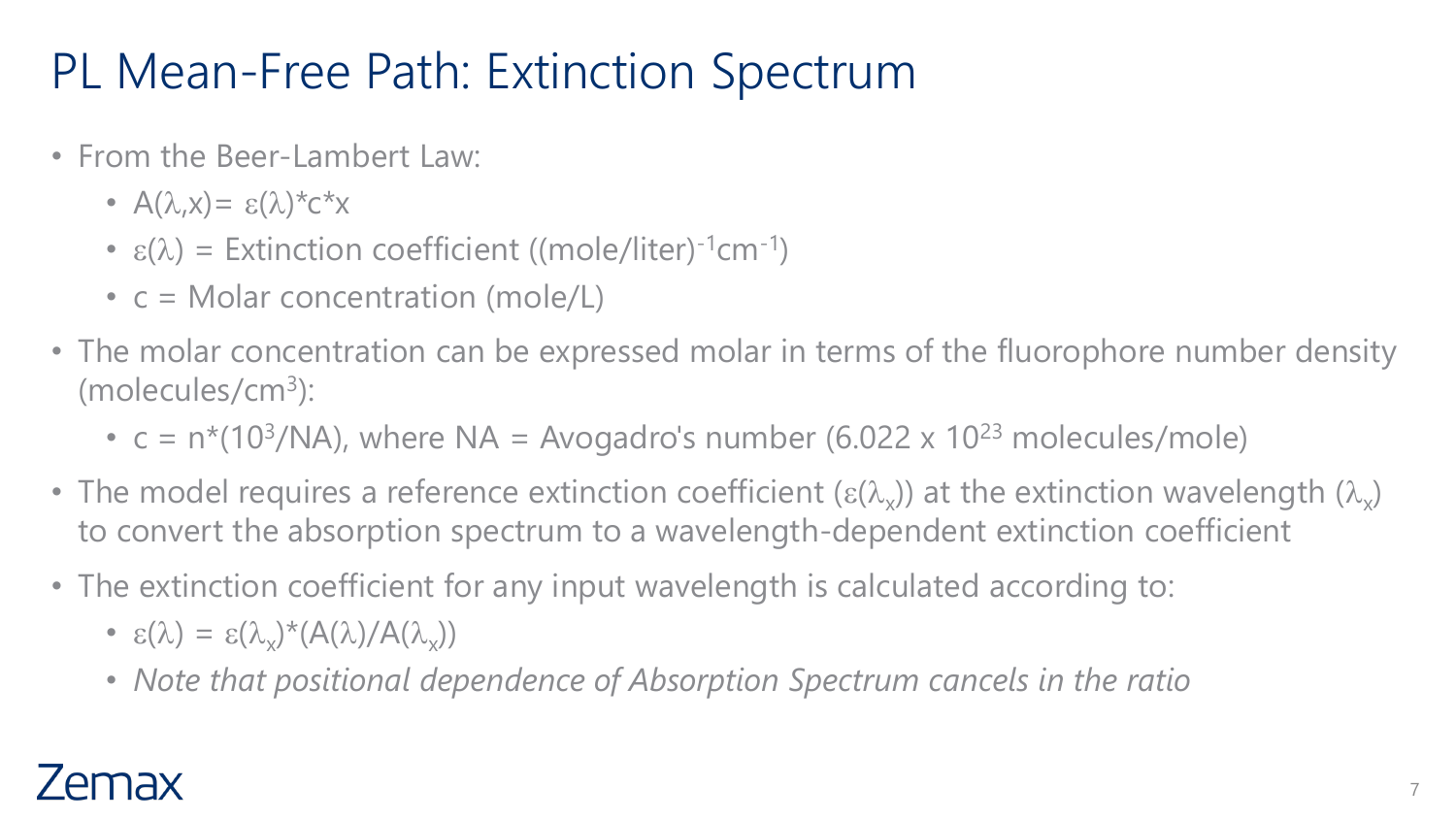### PL Mean-Free Path: User Inputs

- Combining formulas from the previous slides allows us to calculate the mean-free path in terms of quantities a user can provide:
	- $L(\lambda) = x/(A(\lambda, x)^* \ln(10)) = 1/\epsilon(\lambda)^* c^* \ln(10) = [(A(\lambda_x)/A(\lambda))/(n^* \epsilon(\lambda_x))]^* (NA/10^{3*} \ln(10))$
- The quantities in square brackets are user inputs to the model:
	- Extinction Wavelength  $(\lambda_x)$
	- Extinction Coefficient @ Extinction Wavelength ( $\varepsilon(\lambda_x)$ )
	- Particle Density (n)
	- Absorption Spectrum (A( $\lambda$ )), which includes value @ Extinction Wavelength (A( $\lambda_{\rm x}$ ))
- Mie scattering can also be optionally included to model non-fluorescent scattering
	- If a scattering event occurs, the type of event is determined probabilistically, based on the ratio of the photoluminescence and Mie mean free paths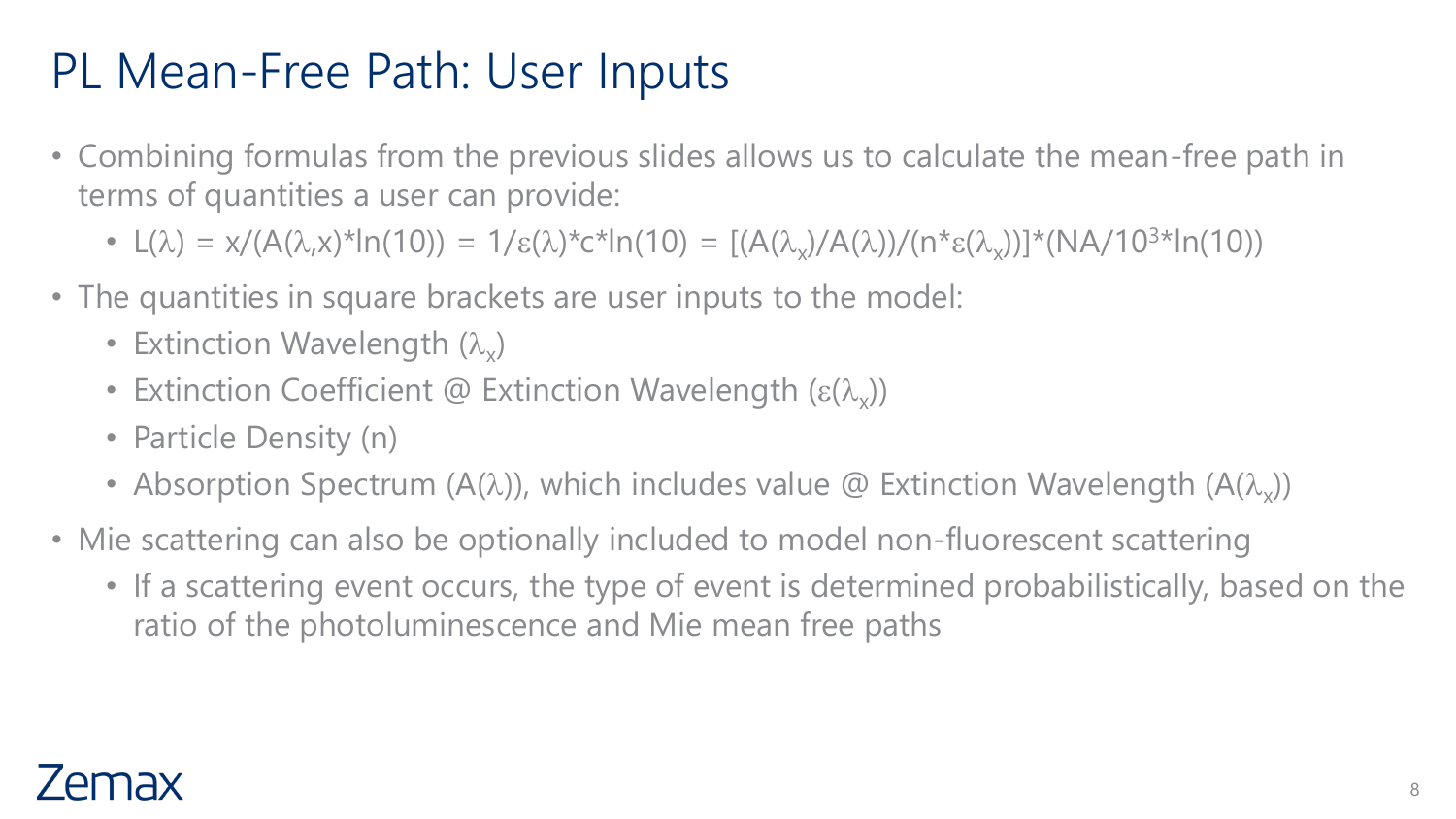# Output Intensity: Quantum Yield

- Probability of absorption determined by the mean-free path (L)
- Probability of re-emission determined by the quantum yield (Q)
- Q generally depends on the input wavelength  $\lambda_{\rm in}$  only (and not on the re-emitted output wavelength  $\lambda_{\text{out}}$ )
	- Emission spectrum used to define  $\lambda_{\text{out}}$
- Then, the output intensity is given by:
	- $I_{\text{out}} = I_{\text{in}}^{\star} Q(\lambda_{\text{in}})^{\star} (\lambda_{\text{in}}/\lambda_{\text{out}})$
- The output wavelength is restricted so that it cannot exceed the incident wavelength

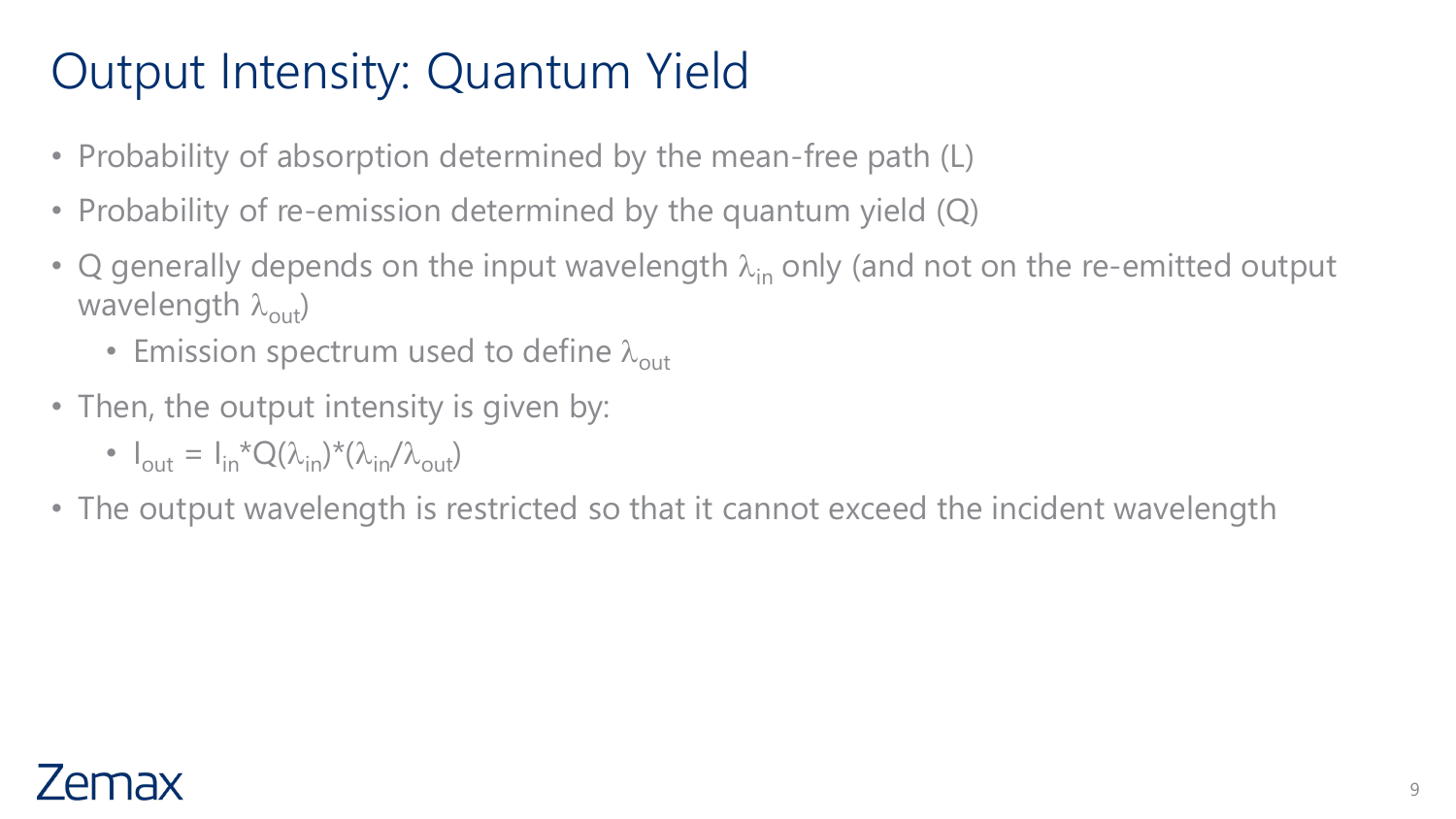- What is Photoluminescence (PL)?
- Details of PL model implemented in OpticStudio
- How do Solar Concentrators work?
- OpticStudio model of a Quantum Dot Solar Concentrator (QDSC)
- Summary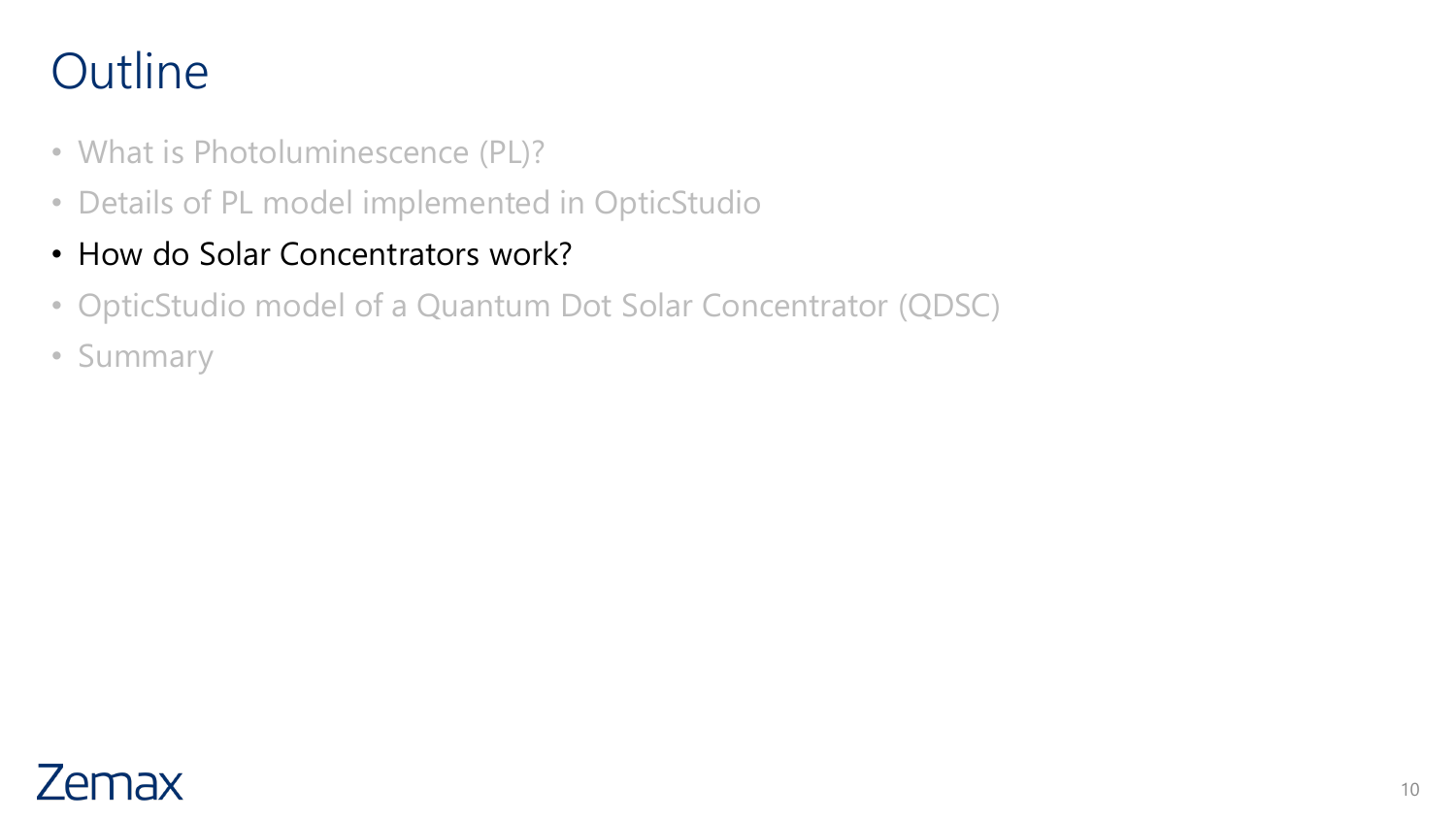# Solar Concentrators

- Solar concentrators are used to take a large area of sunlight and focus it onto a small area, increasing the efficiency of energy conversion
- Traditional concentrators use mirrors or lenses (geometric concentrators)
- Quantum Dot Solar Concentrators (QDSCs) concentrate sun -light using photoluminescence
- QDSCs consist of a transparent rectangular substrate with high index of refraction and high density of semiconducting nanoparticles (quantum dots)
- PV module is placed on one of the small sides of QDSC
- Design results in improved concentration ratio and allows both direct and diffuse sunlight to be collected

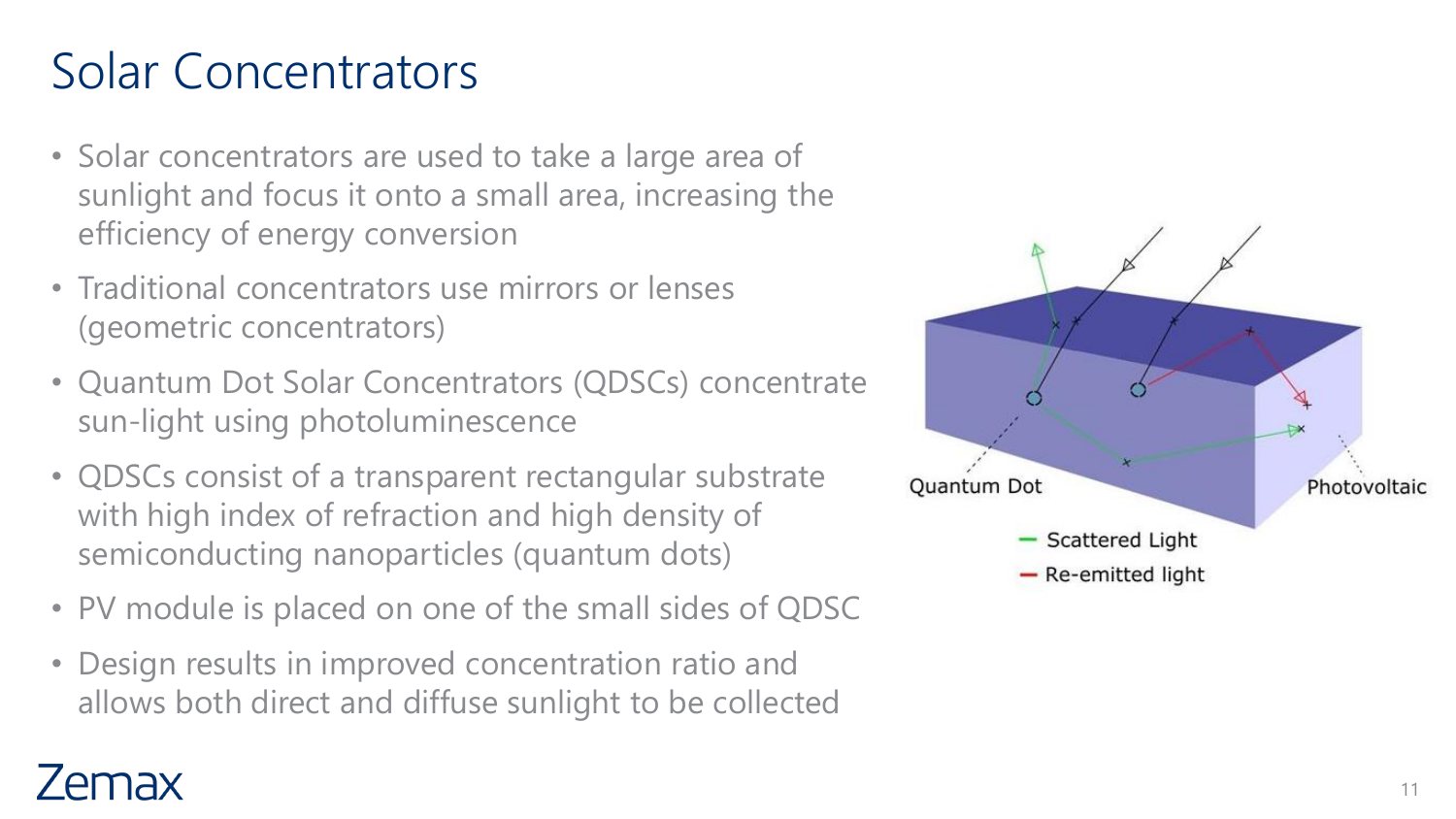- What is Photoluminescence (PL)?
- Details of PL model implemented in OpticStudio
- How do Solar Concentrators works?
- OpticStudio model of a Quantum Dot Solar Concentrator (QDSC)
- Summary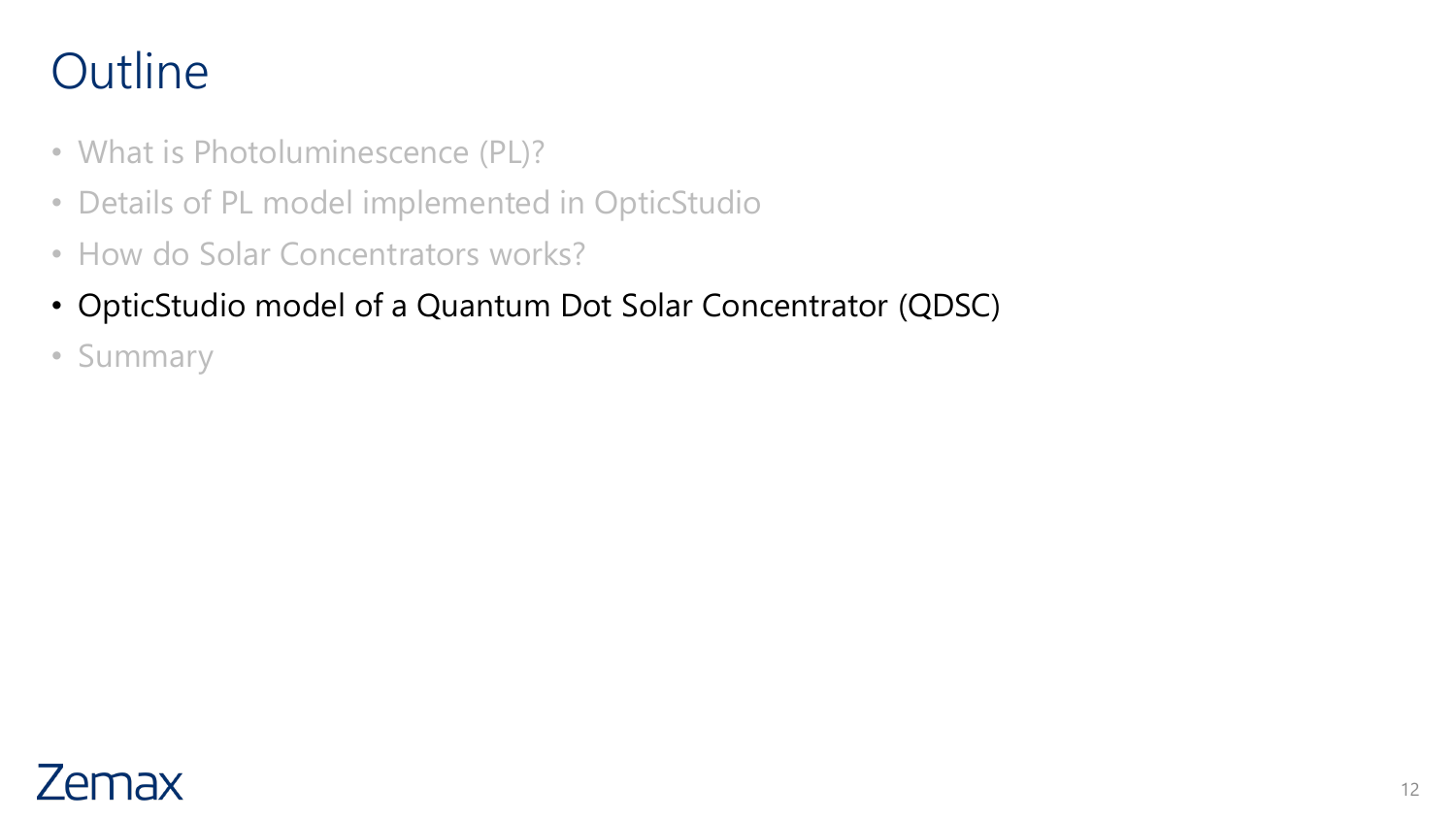# Simulation Model: Geometry

- System consists of a collimated source (unpolarized) and a rectangular volume for the QDSC
	- Material is PMMA
	- Side and back faces have ideal 99.5% reflective coating, and front face is uncoated
- Absorbing Detector Color used to model PV module
- Detector Color objects are used to record the incident and transmitted light
- Lambertian scatter model used to scatter a small percentage of incoming light



#### $/$  $emax$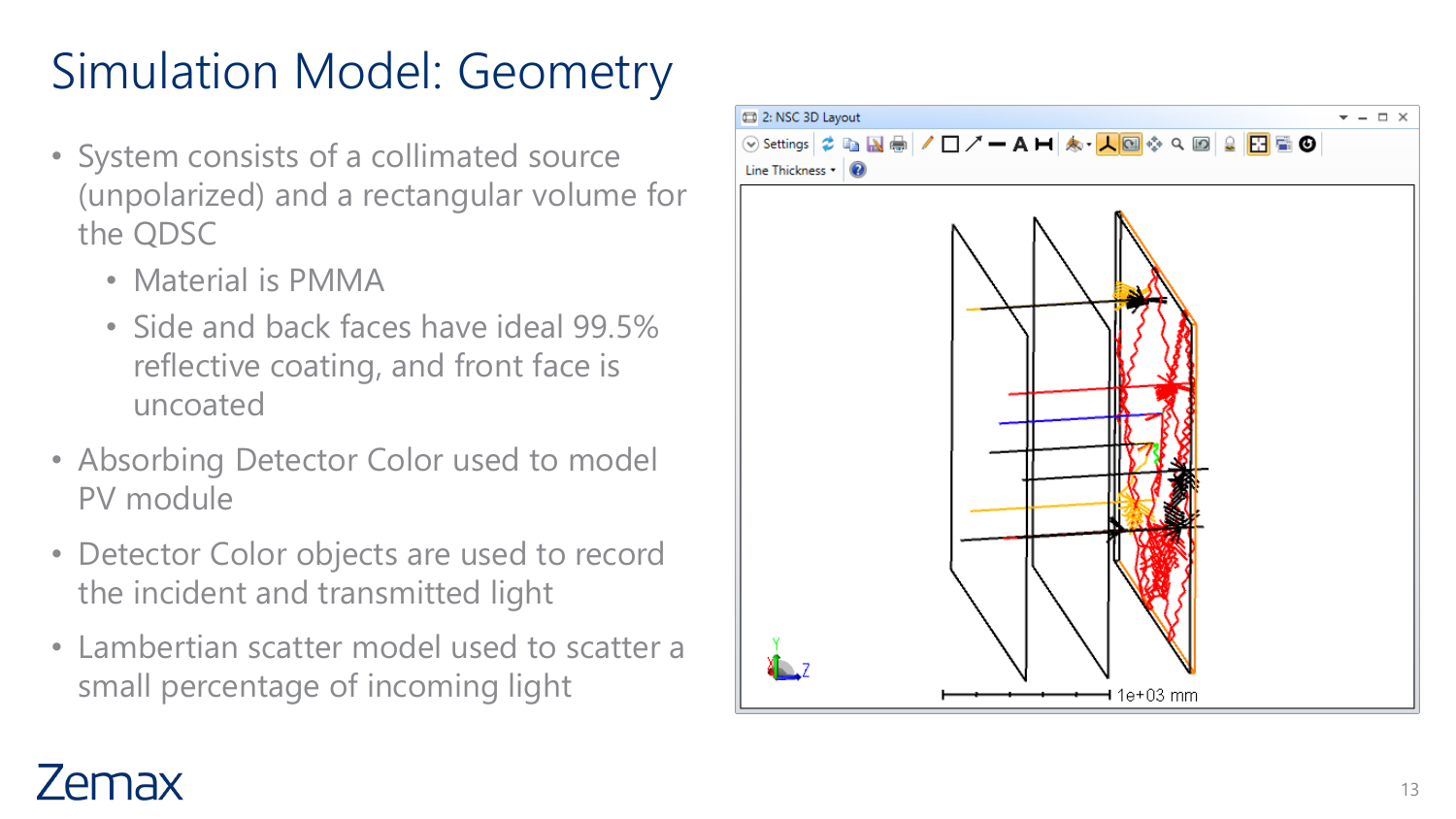# Simulation Model: Inputs

- Photoluminescence parameters and spectra taken from research on CulnS<sub>2</sub>/ZnS quantum dots
	- Extinction coefficient set to 10 <sup>5</sup> at an extinction wavelength ( $\lambda_{\sf x}$ ) of 400 nm
	- Quantum Yield (Q) taken to be 0.81, constant with wavelength
	- Quantum dot density set to 5x10<sup>16</sup> molecules/cm<sup>3</sup>
	- Resulting PL mean-free path is 0.523 mm at  $\lambda_{\sf x}$
	- Absorption and Emission spectra shown on bottom right
- Input spectrum based on NREL solar data at 1.5 airmass @ sea level (shown on top right)
- Non -fluorescent scattering is also included, with a Mie mean -free path of 5 mm

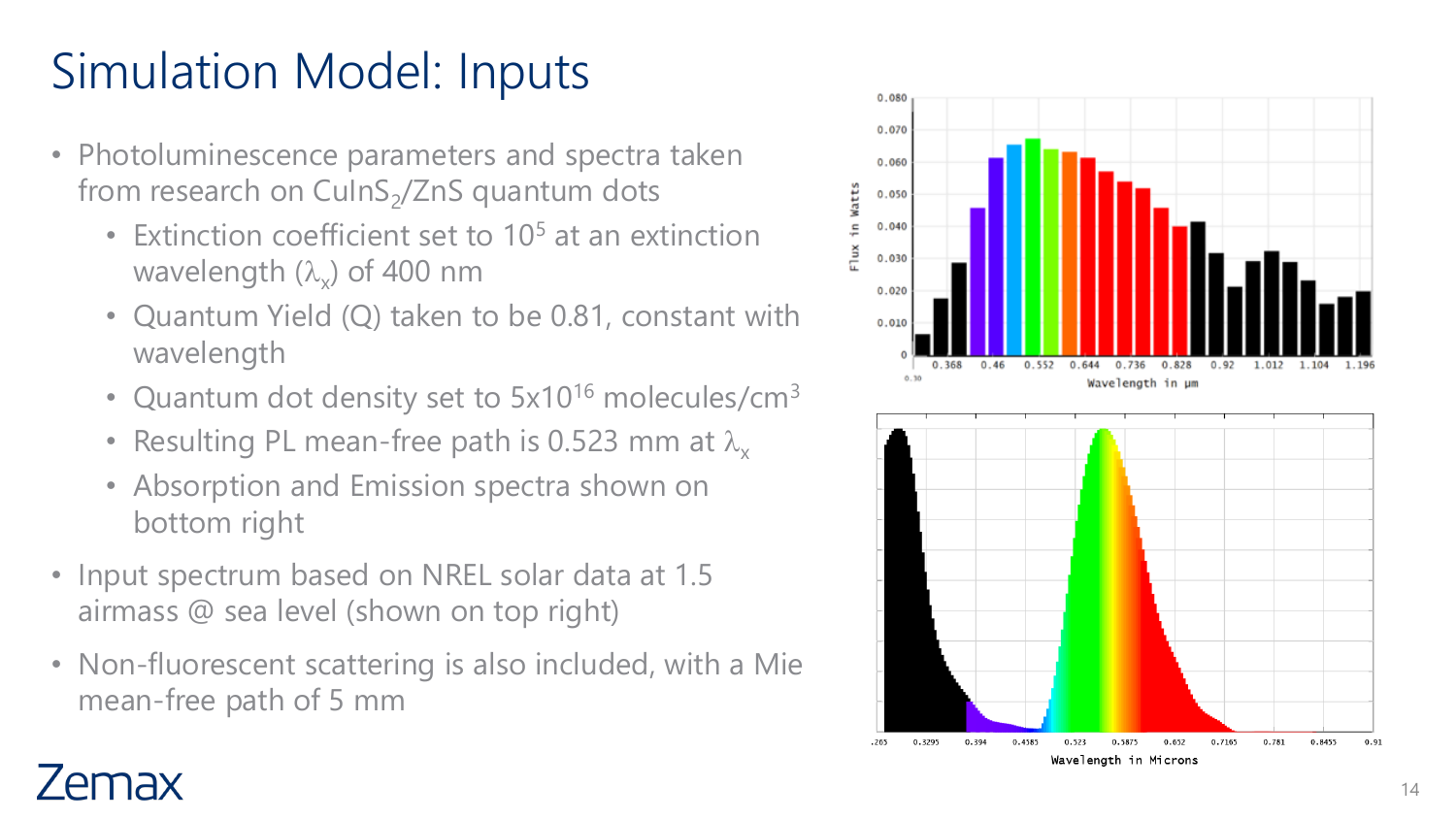# Simulation Model: Results

- Flux vs. Wavelength results for PV module shown on the right
	- Absence of short wavelength light due to short PL mean -free path
	- 550 -650 nm range highly peaked, as expected from input absorption and emission spectra
- Folding detector data into a crystalline Si (c -Si) solar cell responsivity curve, approximate cumulative efficiency is estimated
	- Total efficiency is  $~16\%$
	- Efficiency is ~585% larger when including QSDC than without

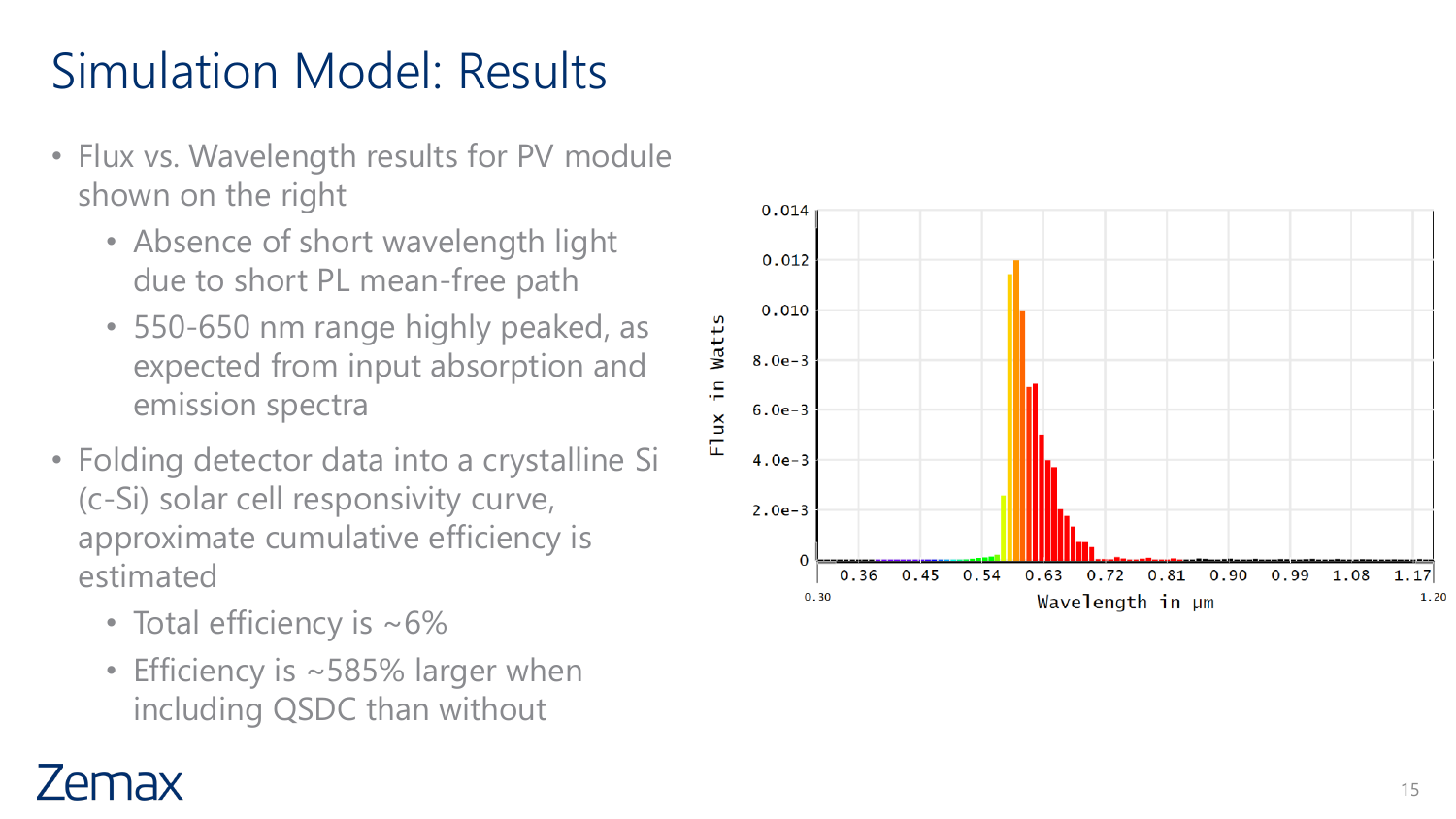- What is Photoluminescence (PL)?
- Details of PL model implemented in OpticStudio
- How do Solar Concentrators works?
- OpticStudio model of a Quantum Dot Solar Concentrator (QDSC)
- Summary